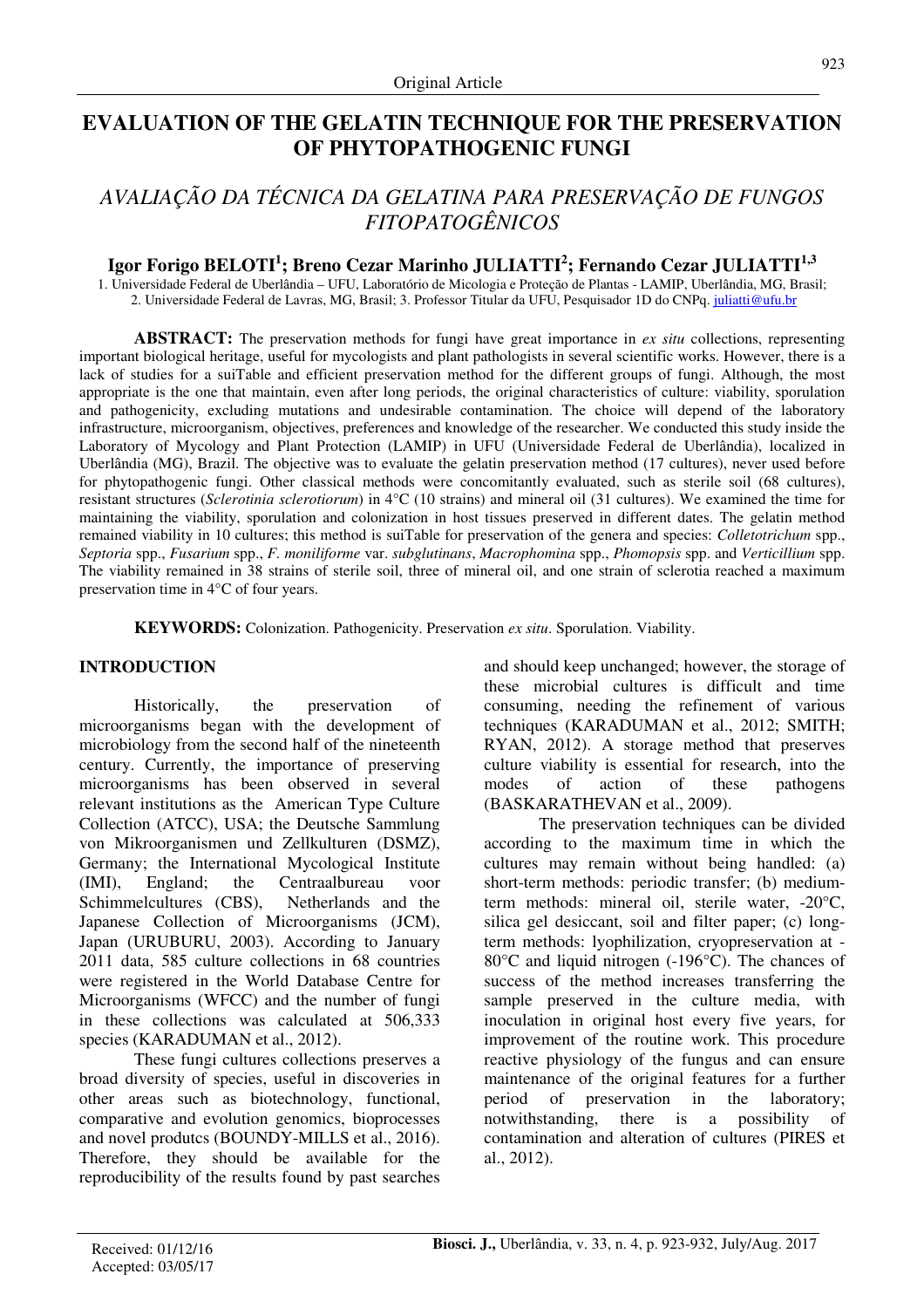The maximum duration of storage varies with each method and with the species preserved, but generally revolves in 10 years or less. The existence of a method that is able to preserve viability, sporulation and pathogenicity of as many genera and species as possible, will be more reliable, and more preferably, but isolated no technique has been successfully applied to all fungi (ABD-ELSALAM et al., 2010; APARECIDO; CAMILO, 2013). Several protocols have been developed and applied, however, most have not proven fully effective, because of the peculiarities of the cultures and even the characteristics of techniques; therefore it comes to explaining the combination of two or more methods in order to ensure the best recovery (GREEN, 2008).

The development of more suiTable methods for the preservation of microorganisms is of great importance to the culture collections and routine works. The varieties of methods reflect the lack of one satisfactory and convenient method for all organisms and perhaps the rugged individualism of research workers (ALFENAS; MAFIA, 2016). Despite the immense importance of microbial preservation, the research related to this area needs more attention. There are many possibilities of research available in the area of microbial preservation, but there is little interest in the optimization of preservation methods and the preserved cultures are currently limited to the culture collections or bioresource centers (BOUNDY-MILLS et al., 2016).

Thus, new methods of preservation, and even adaptations of methods used for other microorganisms should sought, citing as an example the gelatin method used for the preservation of phytopathogenic bacteria by Takatsu (1985). Thereby, this study aimed to evaluate the gelatin preservation method (17 cultures), never tested for phytopathogenic fungi and other classical methods: sterile soil (68 cultures), resistant structures (*Sclerotinia sclerotiorum*) in 4°C (10 fungi strains) and mineral oil (31 cultures), examining the time maintaining the viability, sporulation and colonization in host tissues preserved in different dates.

## **MATERIAL AND METHODS**

## **Gelatin method**

All preserved fungal cultures tested, are inside the Laboratory of Mycology and Plant Protection (LAMIP), in UFU (Universidade Federal de Uberlândia), Uberlândia (MG), Brazil. The evaluation of the preserved culture developed from August to Dezember, 2014. The procedure used to the gelatin method was an adaptation of the method of drying bacteria (TAKATSU, 1985) – there was no similar method in literature related for phytopathogenic fungi species.

The culture was developed on PDA media to fully cover the Petri dish (90 mm) (Figure 1A) for seven days, and the mycelium, covered successively with dextrose (5%) and bacteriological gelatin (5%) for one minute (each), promoting soaking of the mycelium and removing the excess. The mycelium was divided into approximately 1 cm<sup>2</sup> fragments with a sterilized scalpel; these fragments were inserted under aluminum screens (4 cm²) inside plastic Petri dishes, previously perforated to allow gas exchange with silica gel (Figures 1B and 1C). The Petri dishes, containing cultures fragments, were kept inside a plastic container with sterile silica (8 mesh) at its base (Figure 1D), properly sealed, preventing gas exchange with the atmosphere.

The sterilization of the plastic container and Petri dishes performed out in sodium hypochlorite solution 2.5% and 70% alcohol, exposed to ultraviolet light for 20 minutes in laminar flow. After drying for a period of 15 days, the culture fragments inserted in sterile paper envelopes and kept in refrigerator at 4°C (Figure 1E). In the Figure 2, we can observe a simplified diagram for the method.

In LAMIP, 17 cultures of genera and species preserved in the gelatin method: *Colletotrichum* spp., *Cladosporium* spp., *Septoria*  spp., *Fusarium* spp., *F moniliforme* var. *subglutinans*, *Cylindrocladium* spp., *Macrophomina*  spp., *Phomopsis* spp. and *Verticillium* spp. obtained in different hosts tissues and in different dates (Table 1).

## **Sterile soil, Mineral oil and 4°C**

Were preserved inside LAMIP, 68 cultures of genera and species in the sterile soil method: *Fusarium* spp., *F. solani*, *F. oxyporum*, *F. oxysporum* f. sp. *lycopersici*, *F. oxysporum* f. sp. *vasinfectum*, *M. phaseolina*, *Rhizoctonia* spp., *R. solani*, *S. sclerotiorum*, *Sclerotium rolfsii* and *Verticilium* spp. obtained in different hosts tissues and in different dates (Table 2). Preserved as sclerotia, the lab had ten fungi strains of *S. sclerotiorum*, stored in paper envelopes inside domestic refrigerator (4°C). Different hosts provided the fungi strains, with different preservation dates (Table 2).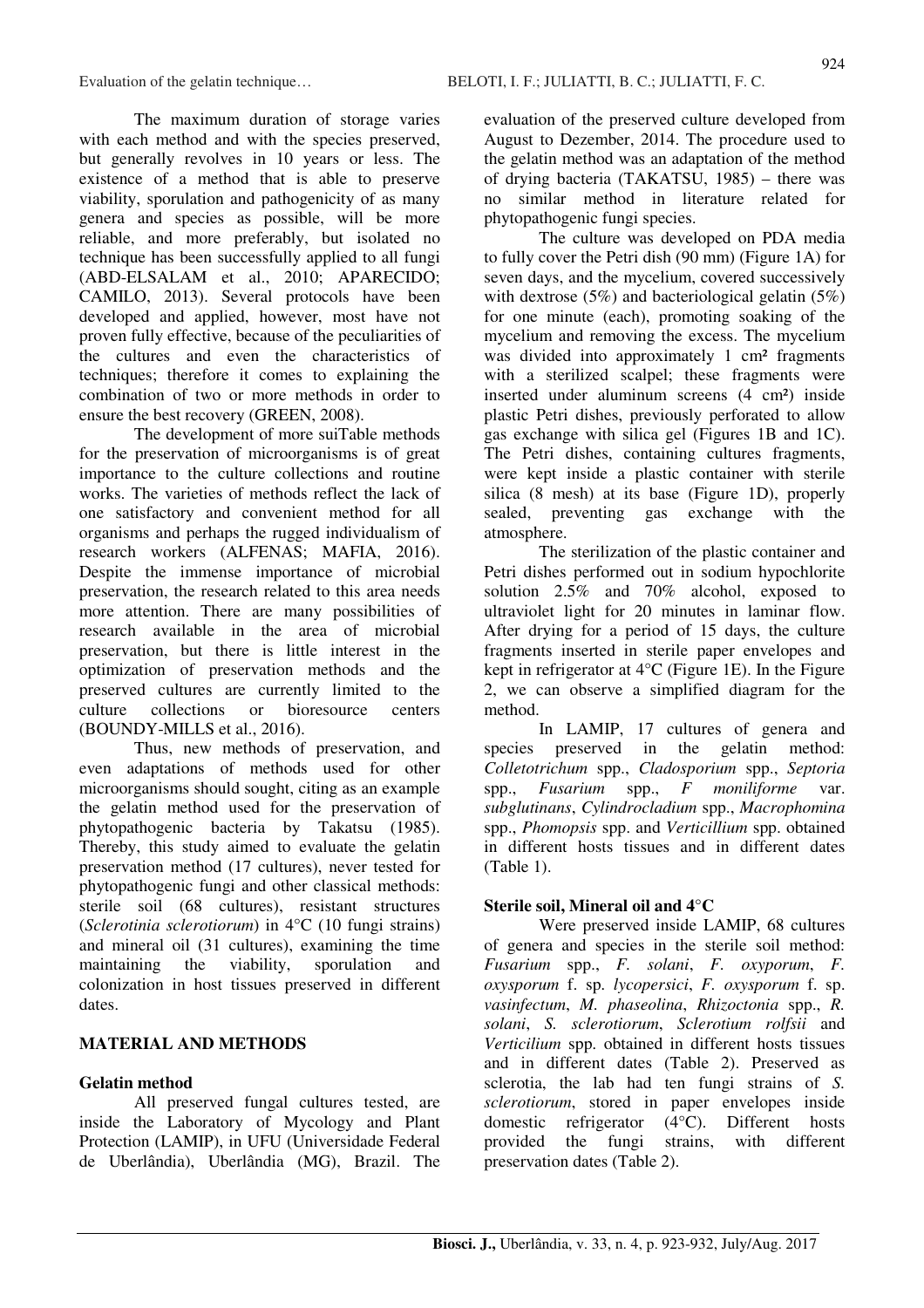

**Figure 1.** Procedures for the gelatin method for fungi preservation.



**Figure 2.** Simplified diagram for the gelatin method for fungi preservation.

|  |  | Table 1. Fungi preserved in the Laboratory of Mycology and Plant Protection using the gelatin method. |  |  |  |  |
|--|--|-------------------------------------------------------------------------------------------------------|--|--|--|--|
|  |  |                                                                                                       |  |  |  |  |

| Code       | Genera and especie   | Host                  | Entry date |
|------------|----------------------|-----------------------|------------|
| LAMIP 132A | Colletotrichum spp.  | Passiflora sp.        | 08/10/1999 |
| LAMIP 132B | Cladosporium spp.    | Passiflora sp.        | 08/10/1999 |
| LAMIP 132C | Colletotrichum spp.  | <i>Passiflora</i> sp. | 03/03/1998 |
| LAMIP 133A | Septoria spp.        | Passiflora sp.        | 08/18/1998 |
| LAMIP 133B | Septoria spp.        | Passiflora sp.        | 02/10/1999 |
| LAMIP 134  | Colletotrichum spp.  | Coffea arábica        | 08/18/1998 |
| LAMIP 134A | Colletotrichum spp.  | C.arabica             | 09/06/2000 |
| LAMIP 134B | Colletotrichum spp.  | C.arabica             | 01/01/1999 |
| LAMIP 134C | Colletotrichum spp.  | C.arabica             | 01/01/1999 |
| LAMIP 135  | <i>Fusarium</i> spp. | Passiflora sp.        | 03/03/1998 |
| LAMIP 138  | <i>Fusarim</i> spp.  | Zingiber officinale   | 04/26/2002 |
| LAMIP 140  | Fusarium spp.        | Gossypium hirsutum    | 06/21/2004 |
|            |                      |                       |            |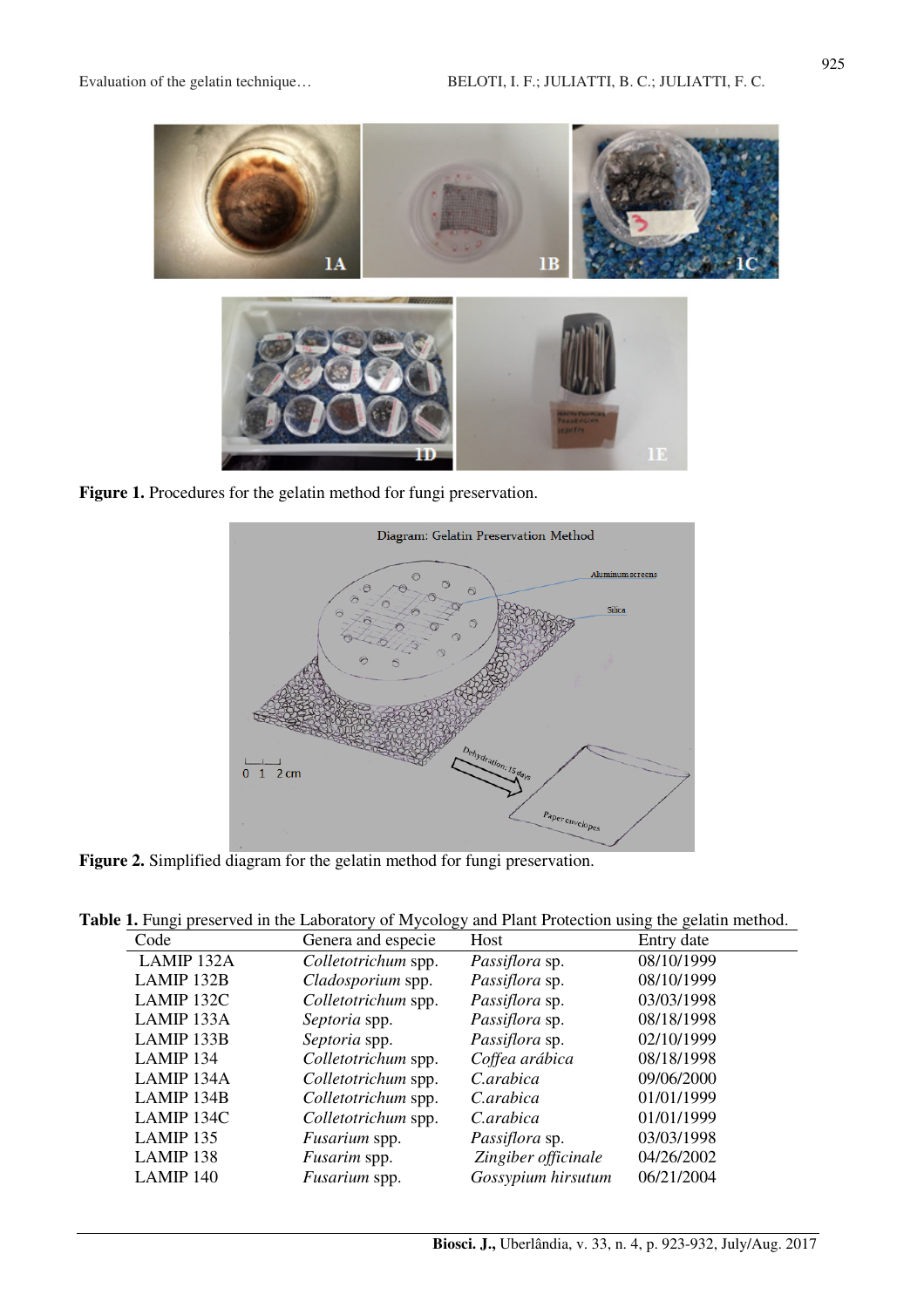| $LAMIP$ 167 | <i>F. moniliforme</i> var.<br>subglutinans, | Ananas comosus | 06/01/2008 |
|-------------|---------------------------------------------|----------------|------------|
| $LAMIP$ 168 | Cylindrocladium spp.                        | $N.I.*$        | 06/08/2008 |
| $LAMIP$ 169 | Macrophomina spp.                           | N.I.           | 06/04/2008 |
| $LAMIP$ 170 | Phomopsis spp.                              | N.I.           | 04/06/2008 |
| $LAMIP$ 171 | Verticillium spp.                           | N.I.           | 06/04/2008 |

\*N.I.: No Information

**Table 2.** Fungi preserved in the Laboratory of Mycology and Plant Protection using the sterile soil, mineral oil and 4°C methods.

|                                 | Number of cultures tested |             |              |  |  |  |
|---------------------------------|---------------------------|-------------|--------------|--|--|--|
| Genera and specie               | Sterile soil              | Mineral oil | $4^{\circ}C$ |  |  |  |
| <i>Fusarium</i> spp.            | 8                         | 4           |              |  |  |  |
| F. solani                       | 2                         | 1           |              |  |  |  |
| F. oxyporum                     | 9                         |             |              |  |  |  |
| F. oxysporum f. sp. lycopersici | 19                        |             |              |  |  |  |
| F. oxysporum f. sp. vasinfectum | 5                         |             |              |  |  |  |
| F. moniliforme                  |                           |             |              |  |  |  |
| Macrophomina phaseolina         |                           |             |              |  |  |  |
| Rhizoctonia spp.                | 13                        |             |              |  |  |  |
| R. solani                       |                           |             |              |  |  |  |
| Sclerotium rolfsii              |                           |             |              |  |  |  |
| Sclerotinia sclerotiorum        |                           |             | 10           |  |  |  |
| Verticilium spp.                |                           |             |              |  |  |  |
| Cercospora zeae-maydis          |                           |             |              |  |  |  |
| Diaporthe phaseolorum           |                           | 3           |              |  |  |  |
| Pyricularia spp.                |                           | 3           |              |  |  |  |
| Colletotrichum spp.             |                           | 5           |              |  |  |  |
| C. gloeosporioides              |                           | 3           |              |  |  |  |
| Phyllosticta spp.               |                           |             |              |  |  |  |
| Phoma spp.                      |                           |             |              |  |  |  |
| Cylindrocladium spp.            |                           |             |              |  |  |  |
| Drechslera oryzae               |                           |             |              |  |  |  |
| Phomopsis spp.                  |                           | 2           |              |  |  |  |
| Ramularia spp.                  |                           |             |              |  |  |  |
| Rhynchosporium spp.             |                           |             |              |  |  |  |
| Total                           | 68                        | 31          | 10           |  |  |  |

Were preserved 31 cultures in mineral oil of genera and species *Cercospora zeae-maydis*, *Diaporthe phaseolorum*, *Pyricularia* spp., *Colletotrichum* spp., *C. gloeosporioides*, *Fusarium* spp., *F. moniliforme*, *F. solani*, *Phyllosticta* spp., *Phoma* spp., *Cylindrocladium* spp., *Drechslera oryzae*, *Phomopsis* spp., *Ramularia* spp. and *Rhynchosporium* spp. obtained in different hosts tissues and in different dates (Table 2).

## **Evaluation of the viability**

For evaluation of the fungi viability, were used test tubes (12 x 120 mm) containing inclined potato dextrose agar (PDA) and six repetitions for each specie (repetition equals a tube). In each tube was inserted 3.5 mL of PDA (pH 5.5) with antibiotics (0.5 mg/L): chloramphenicol, streptomycin and ampicillin, to minimize bacterial contamination. Small fragments (approximately 0.2 mm<sup>2</sup>) inserted into the tube from the use of previously sterilized tweezers. After the inoculation, the tubes were sealed with hydrophobic cotton and kept in an acclimatized chamber (20  $\pm$  2°C), with photoperiod of 12 hours, and viability assessed daily from the confirmation of mycelia growth on a stereomicroscope (40 x) for a period of 15 days, with confirmation by an light microscope (400 x).

For fungi viability detection, it was necessary to verify mycelial growth inside at least one of the tubes. When no mycelial growth was observed or there was development of fungal contaminants in all tubes, we used the Water Agar (WA) 2%, pH 5.5 in test tubes (3.5 mL per tube);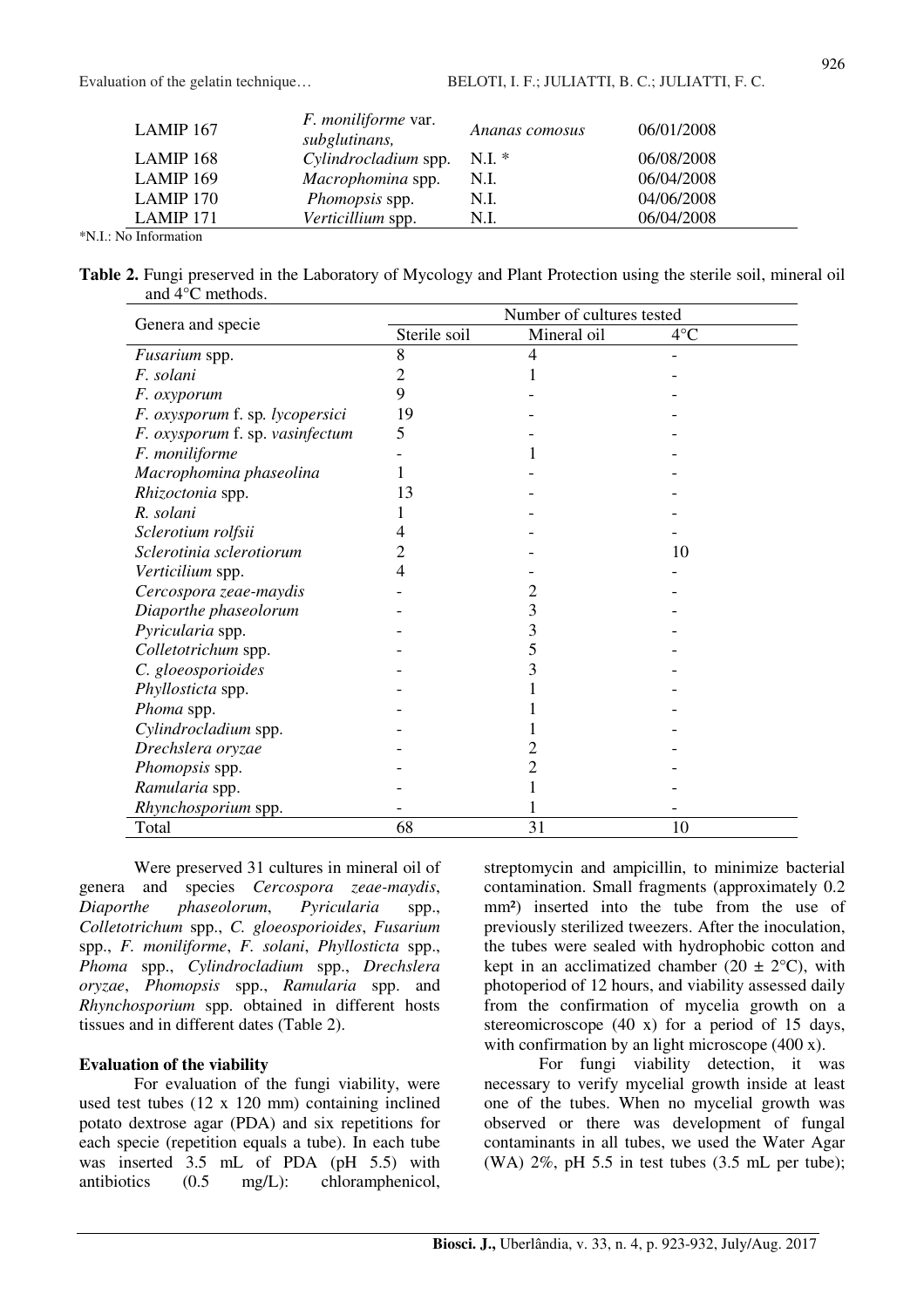three repetitions used for each specie (repetition equals a tube).

The evaluation of the viability of *S. sclerotiorum* strains occurred in semi-selective medium Neon-S (NAPOLEÃO et al., 2006). For disinfection, the sclerotia kepted one minute in distilled water, one minute in 50% ethanol and three minutes in 1% sodium hypochlorite, and the excess removed using distilled water for one minute, and placed in tubes containing 3.5 mL of medium Neons. The tubes sealed with hydrophobic cotton and kept in a growth chamber BOD at 20°C in the dark for a period of 15 days, and the viability assessed only in the last day, with the formation of sclerotia and the characteristic change of color of the semiselective medium.

## **Evaluation of the sporulation and colonization of host tissues**

The sporulation, regardless of the number of spores found, assessed from observation under a light microscope (400 x), except for the isolates of *S. sclerotiorum* (sporulation occurs only in teleomorphic phase) and *Rhizoctonia* spp. (Class: Agaricomycetes - no production of spores). We observed the formation of sclerotia in *S. sclerotiorum* strains. To confirm the colonization, was conducted an inoculation in living host tissues as fruits and rhizomes, through the tissue perforation with sterile wooden sticks fragments, with the presence of growing mycelium (ALFENAS and MAFIA, 2007). The method consisted, in using sterile wooden sticks in Petri dishes containing PDA media. The culture that grew up in PDA, covered the wooden sticks, and after seven days used to inoculate the tissues (Figure 3).





The disinfestation of tissues made through passage for one minute in each solution: 1.5% sodium hypochlorite, ethanol 50% and distilled water. Inoculation consisted in use of fungal structures presented in young and pure colonies, with help of sterelized scalpel and tweezers. The fruits/rhizomes inoculated and the control, were kept in climate chamber (20  $\pm$  2°C), with 12 hours photoperiod and in sealed plastic bags for seven days.

#### **RESULTS**

Ten cultures preserved by the gelatin method, identified as viable, amid growing PDA and maintained the capacity of sporulation, except the genera *Septoria* spp. (Table 3). The fungi promoted colonization on the tested tissues, such as

*F. moniliforme* var. *subglutinans*, in fruit of *Ananas comosus* (Figure 3), except *Phomopsis* spp. and *Verticillium* spp. (unknown hosts).

Of the 68 cultures preserved in sterile soil, 38 remained viable: five cultures of *Fusarium* spp. (maximum 13 years and 40 days), five cultures of *F. oxysporum* (maximum 18 years and 328 days), 16 cultures of *F. oxysporum* f. sp. *lycopersici* (maximum 25 years and 186 days), five cultures of *F. oxysporum* f. sp. *vasinfectum* (maximum 15 years and 328 days), one culture of *F. solani* (12 years and 343 days) and one culture of *S. rolfsii* (20 years and 33 days) producing sclerotia.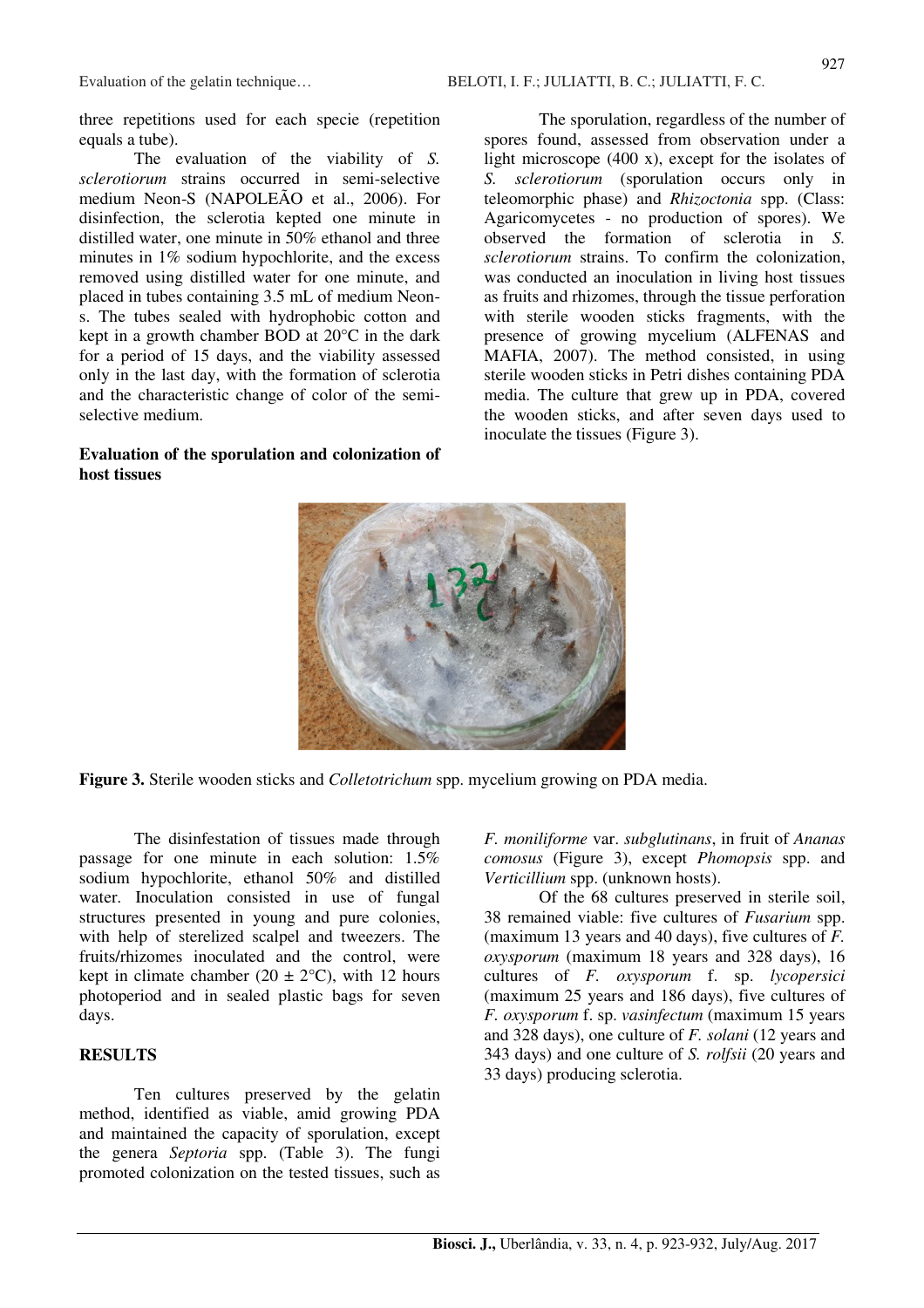|  |  |  |  | Table 3. Viable fungi observed in PDA media using the gelatin method for presenvation. |
|--|--|--|--|----------------------------------------------------------------------------------------|
|  |  |  |  |                                                                                        |

| Code                 | Genera<br>and<br>specie                          | Sporulation | Colonization           | Preservation<br>time       |
|----------------------|--------------------------------------------------|-------------|------------------------|----------------------------|
| <b>LAMIP</b><br>132C | Colletotrichum<br>spp.                           | $+$         | Passiflora sp          | 16 years and<br>40 days    |
| <b>LAMIP</b><br>133A | Septoria spp.                                    |             | Passiflora sp          | 15 years and<br>241 days   |
| <b>LAMIP</b><br>133B | Septoria spp.                                    |             | <i>Passiflora</i> sp   | 15 years and<br>62 days    |
| LAMIP 135            | Fusarium spp.                                    | $+$         | Passiflora sp          | 16 years and<br>40 days    |
| LAMIP 138            | Fusarium spp.                                    | $^{+}$      | Zingiber<br>officinale | 11 years and<br>354 days   |
| LAMIP 140            | Fusarium spp.                                    | $^{+}$      | Gossypium<br>hirsutum  | 9 years and<br>296 days    |
| LAMIP 167            | Fusarium<br>moniliforme<br>var.<br>subglutinans, | $+$         | Ananas<br>comosus      | 5 years and<br>321 days    |
| LAMIP 169            | Macrophomina<br>spp.                             | $+$         | Glycine max            | 5 years<br>and<br>318 days |
| LAMIP 170            | Phomopsis<br>spp.                                | $+$         | N.I.                   | 6 years<br>and<br>11 days  |
| LAMIP 171            | Verticillium<br>spp.                             | $^{+}$      | N.I.                   | 5 years<br>and<br>318 days |

 $(-)$  No;  $(+)$  Yes;  $*(N. I.)$  No information



**Figure 3**. Fruit of *Ananas comosus* colonized by *Fusarium moniliforme* var. *subglutinans*, preserved using the wooden sticks method to inoculation. **A**. Colonized. **B**. Control.

Five cultures identified as viable, only on WA media: two of *Fusarium* spp. (maximum 11 years and 55 days); and three of *Rhizoctonia* spp. (maximum 37 years and 142 days) (Table 4). When preserved in mineral oil, 31 of the tested cultures, only three remained viable, identified in PDA: *Colletotrichum* spp. (11 years and 84 days); *F.* 

*moniliforme* (8 years and 168 days) and *Phomopsis* spp. (19 years and 226 days) (Table 4). All cultures maintained sporulation on PDA culture media. Only one fungal strain of *S. sclerotiorum* preserved in 4°C (about four years), remained viable, producing mycelium and resistance structures on semiselective medium Neon-S (Table 4).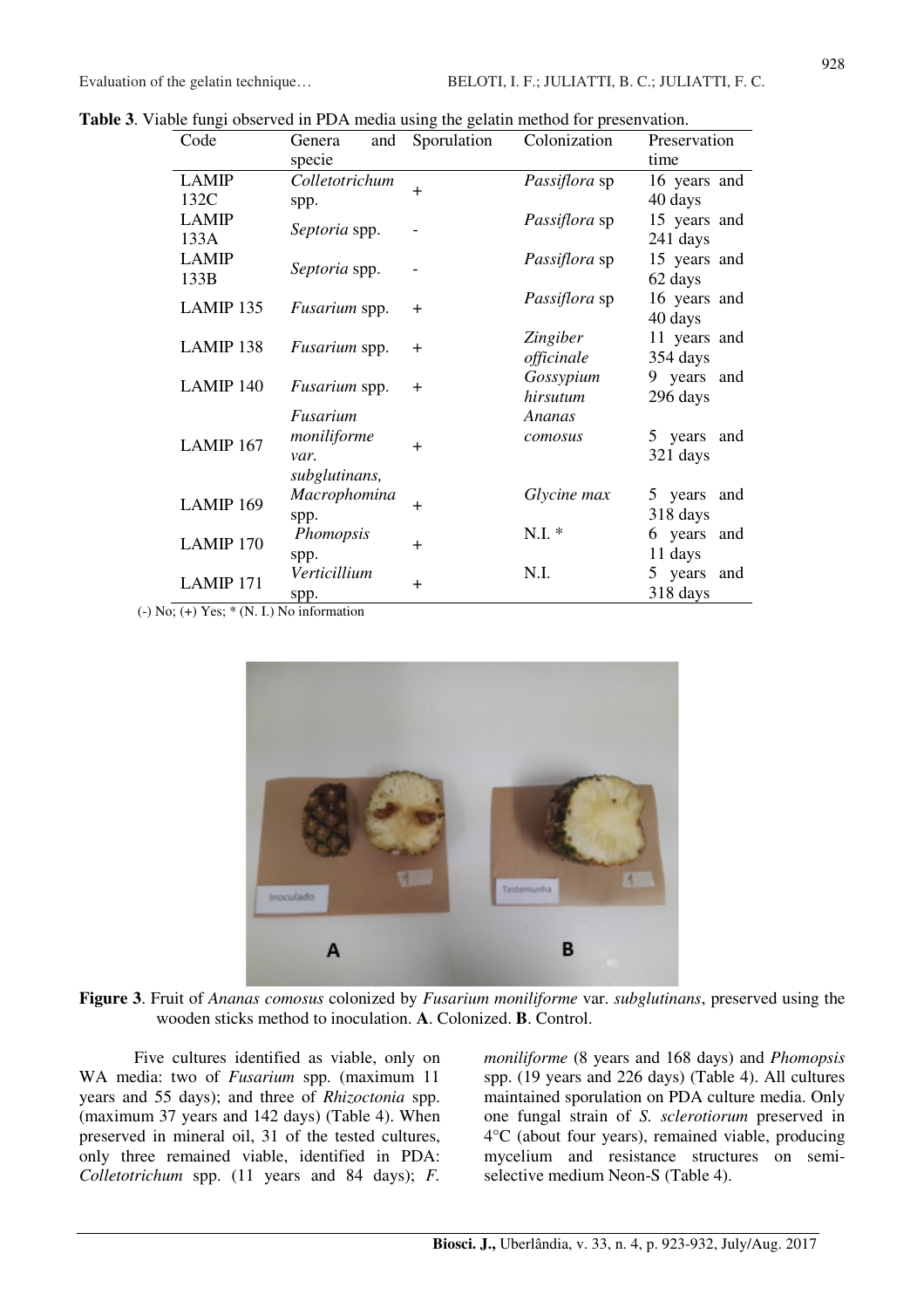| Code         | and<br>Genera                   | Storage      | Sporulation | Colonization | Preservation     | Viability  |
|--------------|---------------------------------|--------------|-------------|--------------|------------------|------------|
|              | specie                          | method       |             |              | time             | in Culture |
|              |                                 |              |             |              |                  | media      |
| <b>LAMIP</b> | Fusarium ssp.                   | Sterile      |             | Passiflora   | 13 years<br>and  | <b>PDA</b> |
| 044          |                                 | soil         |             | sp.          | 40 days          |            |
| <b>LAMIP</b> | <i>F. oxysporum</i>             | Sterile      | $\ddot{}$   | Musa sp.     | 18 years         | and PDA    |
| 014          |                                 | soil         |             |              | 328 days         |            |
| <b>LAMIP</b> | F.<br>oxysporum                 | Sterile      | $\ddot{}$   | Gossypium    | 15 years and PDA |            |
| 013          | f.<br>sp.                       | soil         |             | hirsutum     | 66 days          |            |
|              | Vasinfectum                     |              |             |              |                  |            |
| <b>LAMIP</b> | F. solani                       | Sterile      | $+$         | Glycine max  | 12 years         | and PDA    |
| 043          |                                 | soil         |             |              | 343 days         |            |
| <b>LAMIP</b> | <i><u><b>Sclerotium</b></u></i> | Sterile      | $RE^*$      | Capsicum     | 20 years and PDA |            |
| 073          | rolfsii                         | soil         |             | annuum       | 33 days          |            |
| <b>LAMIP</b> | Rhizoctonia                     | Sterile      | $A^{**}$    | $N.I.***$    | 37 years         | and WA     |
| 068          | ssp.                            | soil         |             |              | 142 days         |            |
| <b>LAMIP</b> | Colletotrichum                  | Mineral      | $+$         | Coffea       | 11 years<br>and  | PDA        |
| 120          | ssp.                            | oil          |             | arabica      | 84 days          |            |
| <b>LAMIP</b> | F. moniliforme                  | Mineral      | $\ddot{}$   | Saccharum    | 8 years<br>and   | <b>PDA</b> |
| 161          |                                 | oil          |             | officinarum  | 168 days         |            |
| <b>LAMIP</b> | Phomopsis                       | Mineral      | $\ddot{}$   | Solanum gilo | 19 years         | and PDA    |
| 050          | spp.                            | oil          |             |              | 226 days         |            |
| <b>LAMIP</b> | Sclerotinia                     | $4^{\circ}C$ | RE          | Glycine max  | Approximately    | Neon-s     |
| 175          | sclerotiorum                    |              |             |              | 4 years          |            |

**Table 4.** Maximum viability of fungi cultures preserved by the sterile soil, mineral oil and 4<sup>o</sup>C methods.

**\***RE=Resistant structure; \*\* Class. Agaricomycetes (No production of spores); \*\*\*No information

#### **DISCUSSION**

Drying methods are technically simple and do not require expensive equipments. Furthermore, drying is a useful method of preservation for cultures that produce spores or other structures (FONG et al., 2000, NAKASONE et al., 2004). Some fungi can preserved easily and successfully for many years in dry, sterile soil or sand. Dormancy caused by dryness can take time to develop, however, morphological changes in some fungi have been recorded (NAKASONE et al., 2004).

Many soil fungi develop sclerotia, microsclerotia or other long-term survival propagules in culture as well as in nature. Preserving such structures, usually at  $3^{\circ}$ -5 $^{\circ}$ C is a good way to preserve fungal strains such as *Magnaporthe, Phymatotrichum* and *Cylindrocladium*, species that remain viable from about two to five years (SINGLETON et al., 1992). Example of long preservation in sterile soil is the fungus *V. dahliae* preserved 5 years (MELOUK, 1992). In our study, only six of 68 preserved fungi in sterile soil remained viable.

Bueno (2006) noted that after nine months of evaluation, there was a gradual decrease in the survival of the fungus in the refrigerator temperature (5°C). The author has developed a methodology for the preservation of *S. sclerotiorum* resistance structures at -20°C and stored such structures into 500 mL vials. After a year of preservation, all maintained their pathogenicity in the developed methodology. Singleton et al. (1992) suggests *Sclerotinia* genera can be preserved by periodic subcultures for a short period. In our study the preservation of *S. sclerotiorum* (strain LAMIP 175) remain viable at 4°C for approximately four years, suggesting that kind of preservation cannot exceed this period.

The mineral oil method advantages reported was the long viability of some fungi, the mites do not penetrate into the cultures and low cost. However, the strains do eventually lose viability, contamination with other fungi and bacteria is an occasional problem, and selection for mutants that can grow under adverse conditions may occur (ALFENAS; MAFIA, 2016).

Various genera was preserved in mineral oil for long periods in several collections, such as *Colletotrichum* spp. remained viable for up to 21 years, *F*. *solani* (25 years) and *V. dahliae* (2 years) at the Commonwealth Mycological Institute (CMI), UK (SMITH; ONIONS, 1983). In our study only three of 31 cultures remained viable, suggesting that it was not suiTable for the preserved fungi.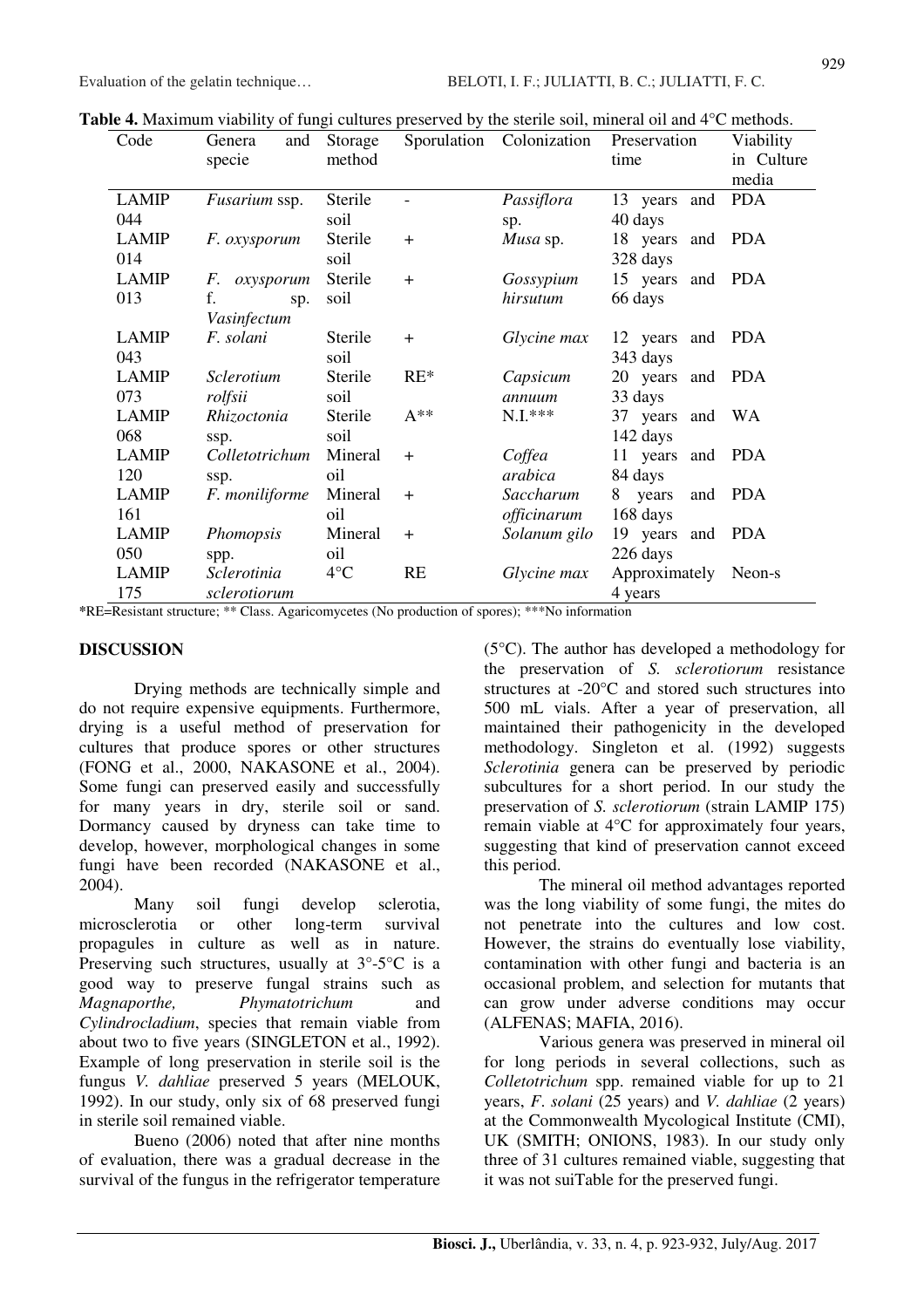Bueno (2006) suggest that the sclerotia preservation of *R. solani* produced in sandy-organic substrate was not promising because they did not remain viable after five months of evaluation. The results found in our study contrary this information, since the cultures remained viable in sterile soil for periods of maximum 37 years and 142 days, higher than those found in the literature. The viability of these genera identified only in the WA media. Preserve the sclerotia of S. sclerotiorum, after removal from diseased plants or culture media, at temperatures between 2 and 5°C (SINGLETON et al., 1992).

Maragon et al. (2003) proposes an adaptation of a preservation method: the dehydrated gelatin drops method (DGD). Twenty-seven strains of fungi of clinical interest were maintained by this method for a seven-year period at room temperature. None of the strains maintained by DGD were found to be contaminated by bacteria or other fungi and no apparent changes were observed in morphology or macroscopic features. This indicate that other gelatin method, such as the proposed by Takatsu (1985) can be use for vast genera of fungi.

## **CONCLUSIONS**

The gelatin method was suiTable for preservation of the genera and species: *Colletotrichum* spp., *Septoria* spp., *Fusarium* spp., *F*. *moniliforme* var. *subglutinans*, *Macrophomina* spp., *Phomopsis* spp. and *Verticillium* spp. in an optimal work time for laboratory necessities (minimum 5 years).

It is not an expensive method, easy to reproduce, can be use in laboratories that do not have large financial resources to acquire equipments such as lyophilizer and deep-freezers, enabling the exchange of cultures between research institutions.

The viability remained in 38 cultures of sterile soil, three of mineral oil and sclerotia maximum time of preservation in 4°C was four years (one fungal strain).

#### **ACKNOWLEDGMENT**

To FAPEMIG for financial support.

**RESUMO:** Os métodos de preservação de fungos têm grande importância em coleções *ex situ*, representando importante patrimônio biológico, útil para micologistas e fitopatologista como suporte para vários trabalhos científicos. Não existe um método de preservação adequado e eficiente para os diferentes grupos de fungos, entretanto, o mais apropriado é o que mantém, mesmo após longos períodos, as características originais da cultura: viabilidade, esporulação e patogenicidade, excluindo mutações e contaminação indesejável. A escolha dependerá da infra-estrutura laboratorial, microorganismo, objetivos, preferências e conhecimentos do pesquisador. Este trabalho foi realizado no Laboratório de Micologia e Proteção Vegetal (LAMIP) da UFU (Universidade Federal de Uberlândia), localizado em Uberlândia (MG), Brasil. O objetivo foi avaliar o método de preservação da gelatina (17 culturas), nunca testado antes para fungos fitopatogêncios. Concomitantemente foram avaliados métodos clássicos, como solo estéril (68 culturas), escleródios (*Sclerotinia sclerotiorum*) em 4 ° C (10 isolados) e óleo mineral (31 culturas). Avaliou-se a manutenção na viabilidade, esporulação e patogenicidade dos isolados. O método da gelatina manteve a viabilidade em 10 culturas, sendo adequado para a preservação dos gêneros e espécies: *Colletotrichum* spp., *Septoria* spp., *Fusarium* spp., *F. moniliforme* var. *subglutinans*, *Macrophomina* spp., *Phomopsis* spp. e *Verticillium* spp. A viabilidade foi mantida em 38 isolados em solo estéril, três isolados em óleo mineral e um apenas um isolado de escleródio atingiu um tempo máximo de preservação de quatro anos.

**PALAVRAS-CHAVE:** Colonização. Patogenicidade. Preservação *ex situ.* Esporulação. Viabilidade.

## **REFERENCES**

ABD-ELSALAM, K. A.; YASSIN, M. A; MOSLEM, M. A; BAHKALI, A. H.; DE WIT, P. J. G. M.; MCKENZIE, E. H. C.; STEPHENSON, S. L.; CAI, L.; HYDE, K. D. Culture collection, the new herbaria for fungal pathogens. **Fungal Diversity**, Hong Kong, v. 45, n. 1, p. 21-32, 2010. https://doi.org/10.1007/s13225- 010-0063-z

ALFENAS, A. C.; MAFIA, R. G. **Métodos em Fitopatologia**. Viçosa. 1ª Ed. UFV. 382p, 2007.

ALFENAS, A. C.; MAFIA, R. G. **Métodos em Fitopatologia**. Viçosa. 2ª Ed. UFV. 516p, 2016.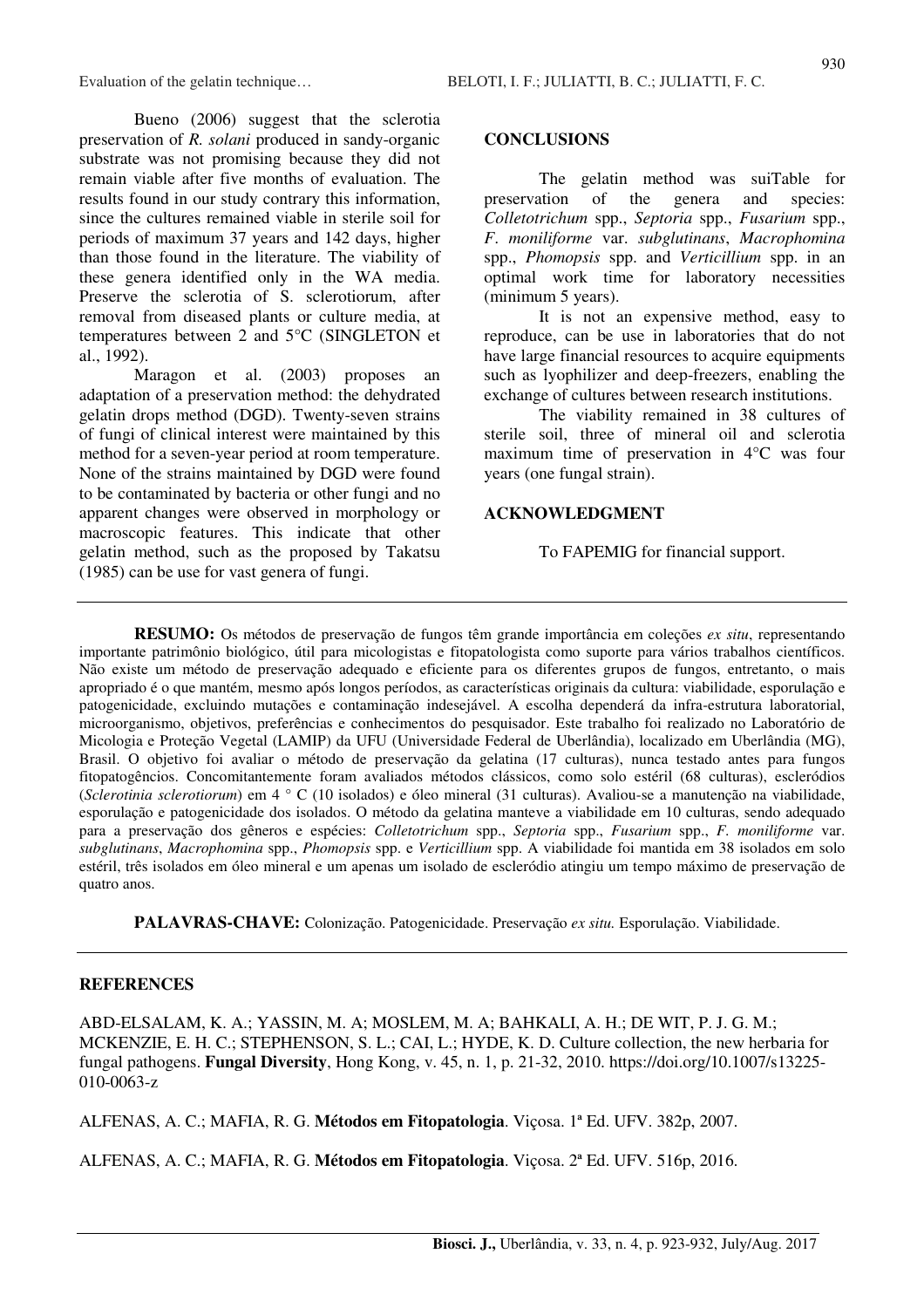APARECIDO, C. C.; PIRES, G. C. C.; FINATTI, D.; CAMILO, C. M. Preservação de micro-organismos a - 80<sup>°</sup>C. **Biológico**, v. 74, p. 23-29, 2012.

APARECIDO, C. C.; CAMILO, C. M. Comparação de métodos para a preservação de fungos do gênero *Colletotrichum* em laboratório. Biológico, v. 75, p. 17-22, 2013.

BASKARATHEVAN, J.; JASPERS, M. V.; JONES, E. E.; RIDGWAY, H. J. Evaluation of different storage methods for rapid and cost-effective preservation of *botryosphaeria* species. **New Zealand Plant Protection**, v. 62, p. 234-237, 2009.

BOUNDY-MILLS, K. L.; GLANTSCHNIG, E.; ROBERTS, I. N.; YURKOV, A.; CASAREGOLA, S.; DANIEL, H-M., GROENEWALD, M.; TURCHETTI, B. Yeast culture collections in the twenty-first century: new opportunities and challenges.**Yeast**, v. 33, 2016.

BUENO, C. J.; AMBRÓSIO, M. M. Q.; SOUZA, N. L. Preservação de fungos fitopatogênicos habitantes do solo. **Summa Phytopathologica**, v. 32, p. 42-50, 2006. https://doi.org/10.1590/S0100-54052006000100006

FONG, Y. K.; ANUAR, S; LIM, H. P., THAM, F. Y.; SANDERSON, F. R. A modified filter paper technique for long-term preservation of some fungal cultures. **Mycologist**, v. 4, p. 127–130, 2000. https://doi.org/10.1016/S0269-915X(00)80090-7

GREEN, L. H. **Practical handbook of microbiology**. CRC: London, 2 ed. 874 pp, 2008.

KARADUMAN, A. B.; ATLI, B.; YAMAÇ, M. An example for comparison of storage methods of macrofungus cultures: *Schizophyllum commune*. **Turkish Journal of Botany**, v. 36, p. 205-212, 2012.

MARANGON, A. V.; BERTONI, T. A., KIOSHIMA, E. S., FALLEIROS DE PÁDUA, R. A.; VENTURINI, S.; SVIDZINSKI, T. I. Dehydrated gelatin drops: a good method for fungi maintenance and preservation. **The New Microbiologica**, v. 26, p. 305-309, 2003.

MELOUK, H. A. Verticililium. In: SINGLETON, L. L.; MIHAIL, J. D.; RUSH, C. M. (Ed.). **Methods for research on soilborn phytopathogenic fungi.** St. Paul: The American Phytopathological Society, 1992. P. 175-178.

NAKASONE, K. K.; PETERSON, S. W, JONG, S. C. **Preservation and distribution fungal cultures**. In: Mueller GM, Bills GF & Foster MS (eds.) Biodiversity of Fungi, p. 37-47. Amsterdam: Elsevier Academic Press, 2004. https://doi.org/10.1016/B978-012509551-8/50006-4

NAPOLEÃO, R.; NASSER, L.; Carlos Lopes, C.; CAFÉ FILHO, A. Neon-S, novo meio para detecção de *Sclerotinia sclerotiorum* em sementes. **Summa Phytopathologica**, v. 32, p. 180-182, 2006. https://doi.org/10.1590/S0100-54052006000200014

PASSADOR, M. M.; PIRES, G. C. C.; FINATTI, D.; APARECIDO, C.C.; FIGUEIREDO, M. B. Manutenção da viabilidade e patogenicidade de culturas mantidas na micoteca "Mário Barreto Figueiredo". **Biológico**, v*.* 72, p. 51-55, 2010.

PIRES, G. C. C.; APARECIDO, C. C., FINATTI, D.; Preservação em laboratório de fungos filamentosos por longos períodos de tempo. **Biológico**, v. 74, p. 9-16, 2012.

SINGLETON, L. L.; MIHAIL, J. D.; RUSH, C. M. **Methods for research on soilborne phytopathogenic fungi**. St. Paul: The American Phytopathological Society, 265 pp., 1992.

SMITH, D.; ONIONS, A. H. S. A comparison of some preservation techniques for fungi*.* **Transactions of the British Mycological Society**, v. 81, p. 535-540, 1983. https://doi.org/10.1016/S0007-1536(83)80122-3